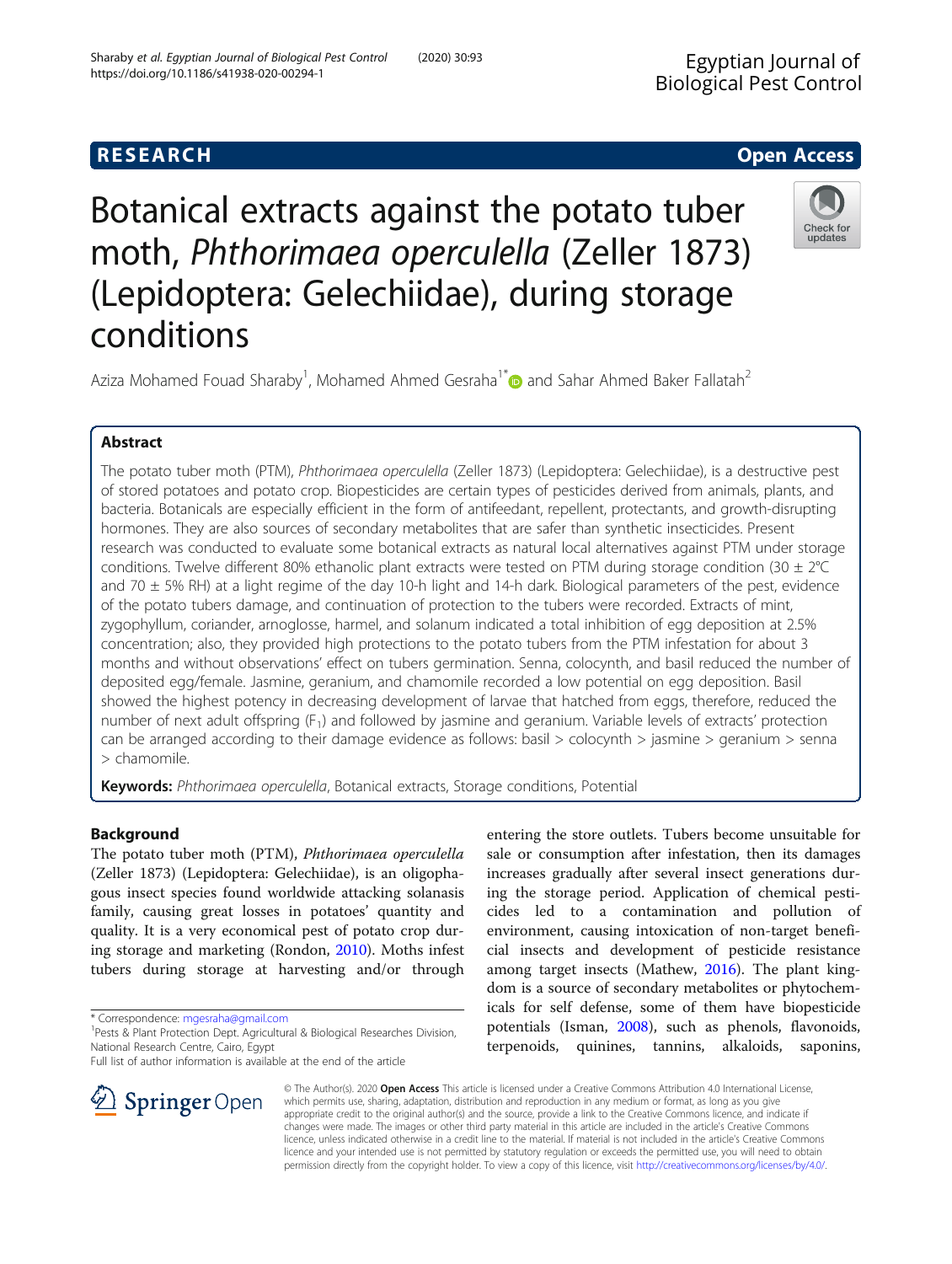coumarins, and sterols, which have significant variations in their impact effects against many insect pest species (Mathew, [2016\)](#page-5-0). Many studies have shown that wild medicinal and ornamental plants have pesticides properties showing antifeedant, repellent, growth regulators effects, and/or toxic activities on a wide range of insect pests (Sharaby, [1988;](#page-5-0) Onu et al. [2015](#page-5-0) and Chandel et al. [2018](#page-5-0)).

Present studies aimed to evaluate the potentials of usage of 12 plant extracts as biopesticides against the PTM, providing a protection to stored tubers in the stores and through marketing, and evaluate the period of their continuation for injury prevention.

# Materials and methods

# Phthorimaea operculella stock culture

A stock colony of PTM was initiated on potato tubers, Solanum tuberosum L. Infested potato tubers were maintained in rearing wooden cages, described by El-Sherif ([1966](#page-5-0)), in a storage room at 30  $\pm$  2 °C and 70  $\pm$ 5% RH, at a light regime of the day 10-h light and 14-h dark. After pupation, the cocoons were collected and the moths emerged were used in different experiments. New clean tubers were introduced every 20 days in order to maintain the insect culture.

# Plant extracts

Twelve different plants (zygophyllum, solanum, coriander, arnoglosse, jasmine, senna, colocynth, chamomile, harmel, geranium, basil, and mint), locally available in field of the Eastern Province of Saudi Arabian Kingdom, were air-dried under a shade for 2 weeks (Table 1). The air-dried materials were grinded into fine powders and kept in tight containers until use. Different prepared plant powders were extracted by ethanol 80% and soaked as mentioned by Freedman et al. ([1979\)](#page-5-0). Each crude extract was mixed at

Table 1 List of the tested plant extracts

2.5% with talcum powder (magnesium silicate) as inert carrier substrate. Potato tubers were shacked well with 25 g of the extract treated with talcum powder/1 kg tubers until tubers were completely covered and the treated powders stacked well to the tuber peel. The experiments were distributed in a randomized complete block design. Different biological parameters of the treatments were calculated and damage evidence to tubers and continuation of injury prevention during different intervals of storage were recorded.

# Effects of the plant extracts on some biological parameters of the PTM

Treated tubers were distributed into 5 glass jars (2 L capacity); 6 newly emerged moths were collected from the stock culture (3♀ + 3♂), introduced inside each jar, and covered with a piece of a black organza cloth. Each experiment was arranged completely randomized at storage room. Eggs laid on the treated tubers were collected daily for 10 days. Infested tubers were collected daily also till the end of egg deposition. Total number of the deposited eggs/treatment was calculated. The infested tubers at each treatment were left to complete larval development, pupation, and emergence of new moths  $(F_1)$ . For the control, two tests were run, the first tubers were left without treatments, and the second, the tubers were treated by talcum powder only. Biological parameters were the number of deposited egg/treatment, % of emerged moths  $(F_1)$ , and developmental period (egg to adult).

# Evidence of tuber damage

Tuber damage index (DI) were estimated and illustrated in Fig. [2,](#page-3-0) showing the different strength of plant extracts applied in protection. Assessment of the mean index of

| Scientific name           | English name | Family         | Plant part used    |  |  |  |  |
|---------------------------|--------------|----------------|--------------------|--|--|--|--|
| Zygophyllum coccineum L.  | Zygophyllum  | Zygophyllaceae | Leaves             |  |  |  |  |
| Solanum villosum Miller   | Solanum      | Solanaceae     | Leaves             |  |  |  |  |
| Coriandrum sativum L.     | Coriander    | Umbelliferea   | Leaves             |  |  |  |  |
| Plantago albicans L.      | Arnoglosse   | Plantaginaceae | Leaves             |  |  |  |  |
| Jasminum grandiflorum L.  | Jasmine      | Oleaceae       | Leaves and flowers |  |  |  |  |
| Cassia senna L.           | Senna        | Liguminosae    | Leaves             |  |  |  |  |
| Citrullus cucumis L.      | Colocynth    | Cucurbitaceae  | Fruit              |  |  |  |  |
| Anthemis deserti Boiss.   | Chamomile    | Compositae     | Whole plant        |  |  |  |  |
| Rhazya stricta Decne      | Harmel       | Apocynaceae    | Leaves             |  |  |  |  |
| Pelargonium graveolens L. | Geranium     | Geraniaceae    | Leaves             |  |  |  |  |
| Ocimum basilicum L        | Basil        | Lamiaceae      | Leaves and flowers |  |  |  |  |
| Mentha viridis L.         | Mint         | Lamiaceae      | Leaves             |  |  |  |  |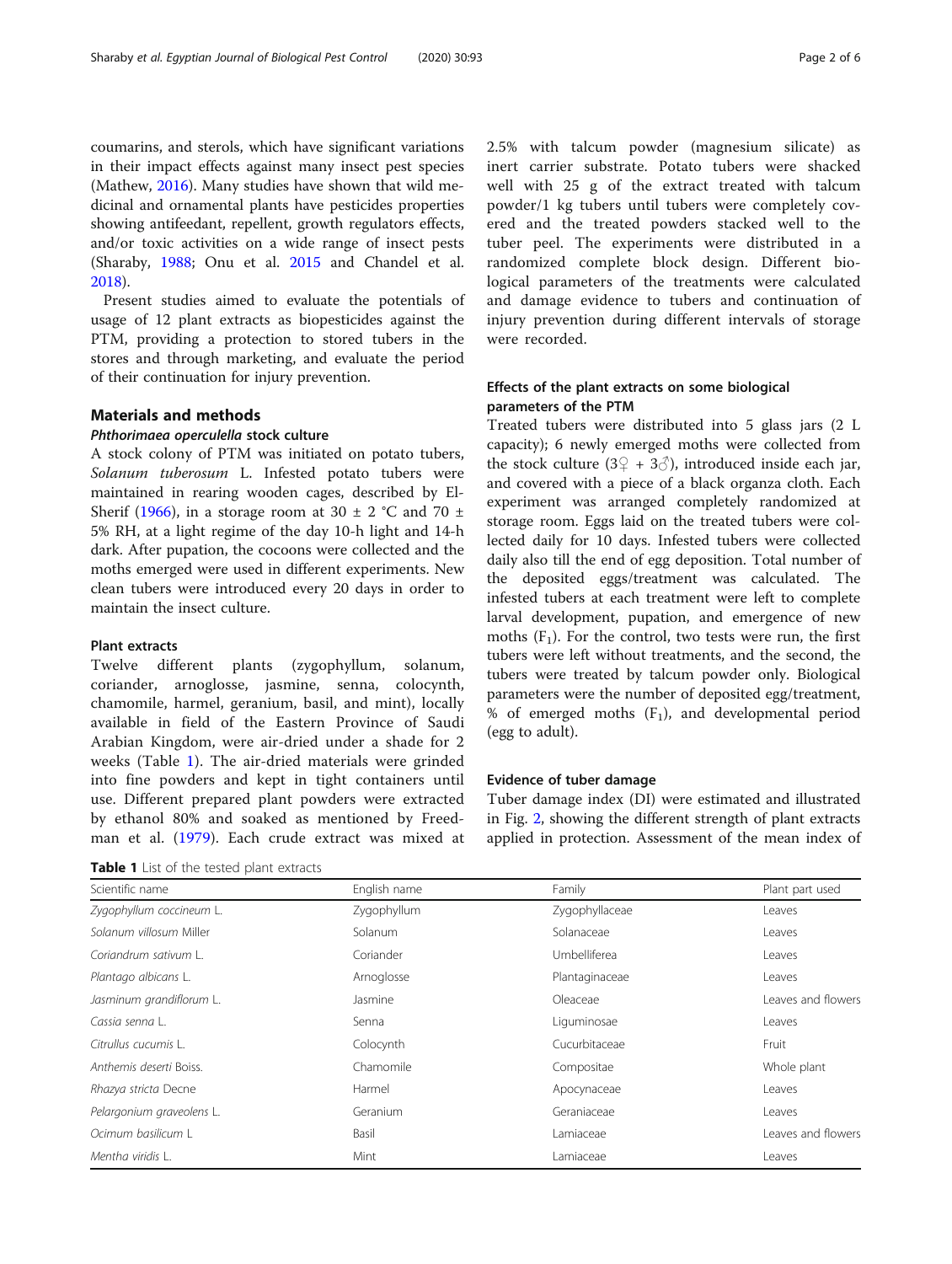<span id="page-2-0"></span>tubers' damage was determined according the equation recorded by (Fenemore, [1980\)](#page-5-0) as

$$
DI = \frac{No.Slight(X_1) + No.Moderate(X_2) + No.Severe(X_3)}{Total number of tubes} \times 10
$$

Where

Clean  $(0)$  = no visible of sign infestation

Slight  $(X_1)$  = one or two mines, which could be removed readily in peeling

Moderate  $(X_2)$  = more than two mines present, and up to one-third of surface showing damage

Severe  $(X_3)$  = more than one-third of the tuber surface showing damage

All tests were replicated 10 times under the storage condition of the stock cultures.

# Protecting stored tubers from PTM infestation

Ten kilograms of clean potato tubers were mixed and shacked well by 250 g of treated talcum powder that was previously mixed with the tested plant extracts (25 gm extract/1 k talcum powder). Each treatment was distributed into 10 2-L jars that contained 1 kg treated tubers and 6 newly emerged moths, introduced to each replicate ( $3\textcircled{3}+3\textcircled{2}$ ). Percentages of damage index were recorded at different intervals of exposure time (2, 4, 6, 8, 10, and 12 weeks), post-egg deposition, and hatching.

# Test of potato tubers germination

One kilogram of the new treated tubers from each tested plant extract was left for 2–3 weeks in the storage room, then the growth of buds or sprouts was observed and percent of tubers germination was calculated.

# Statistical analysis

Mortality rate was corrected using Abbott's formula (Abbott, [1925](#page-5-0)). All data were statistically subjected to analysis of variance (ANOVA) through SPSS Computer program (IBM SPSS Statistics for Windows, Version 22.0. Armonk, NY: IBM Corp. released in 2015), and significantly different means were separated using least significant difference (LSD).

# Results and discussion

#### Biological parameters

Present investigation cleared significant effects ( $P < 0.01$ ) of all the tested extracts on the mean number of deposited egg on the treated tubers laid by female moths exposed to the treated tubers. Six of the 12 tested extracts induced complete protections were mint, coriander, zygophylum, arnoglosse, harmel, and solanum (Fig. 1). They had oviposition deterrents, followed by the other extracts with different degrees of protection: senna, colocynth, and basil with a mean number of deposited eggs ranged from 3 to 5 eggs/tuber, compared to 26.2 and 31.6 for the 2 control tested (talcum powder and untreated tubers), respectively. Extracts of jasmine,

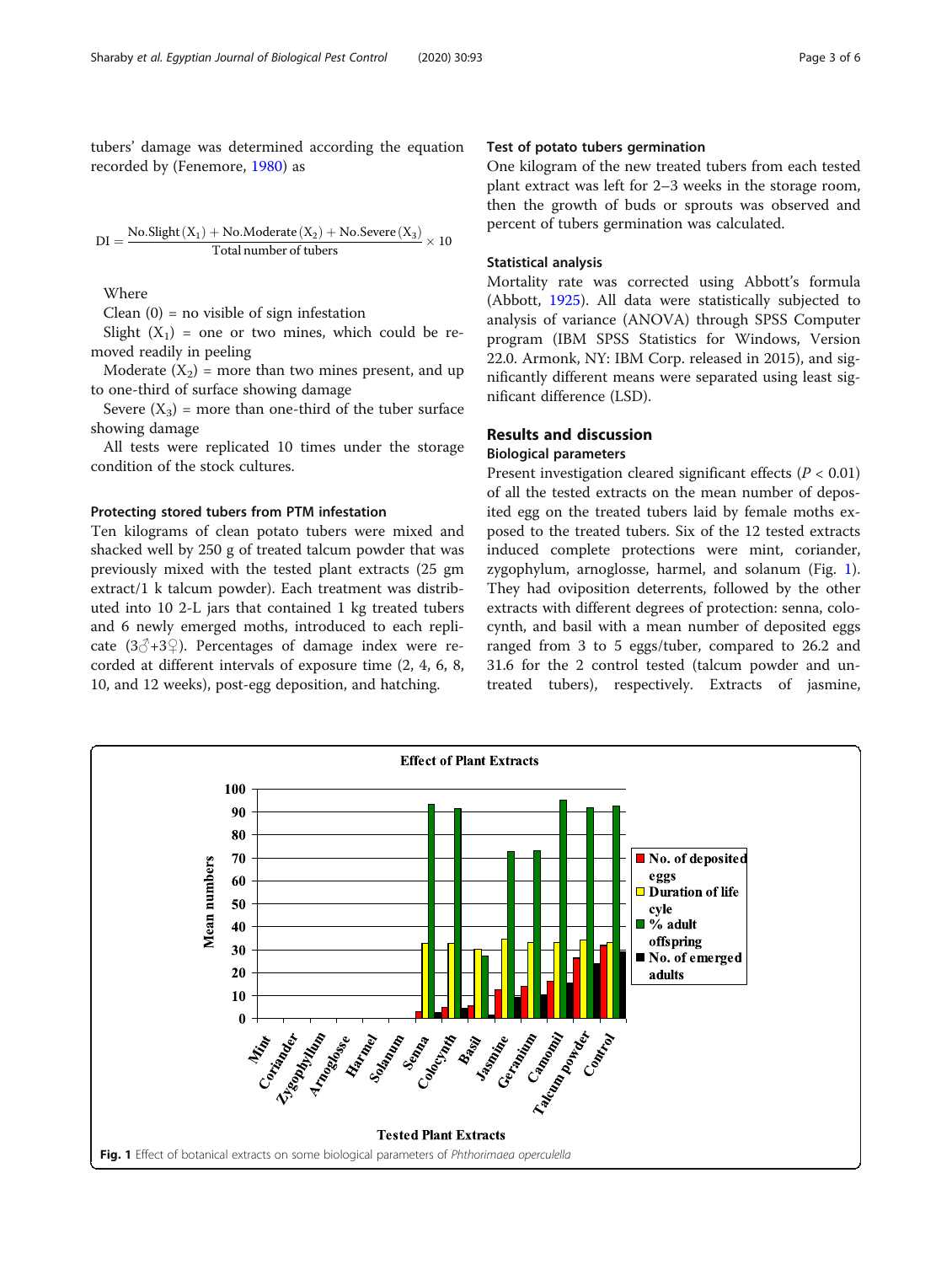| Tested extracts     | 2 weeks            | 4 weeks            | 6 weeks            | 8 weeks             | 10 weeks            | 12 weeks            |  |  |
|---------------------|--------------------|--------------------|--------------------|---------------------|---------------------|---------------------|--|--|
|                     | Mean $\pm$ SE      |                    |                    |                     |                     |                     |  |  |
| Mint                | 0 f                | 0 f                | 0 f                | $1.80 \pm 0.68$ f g | $4.70 \pm 1.80$ g   | $5.33 \pm 1.60$ h   |  |  |
| Coriander           | 0 f                | 0 f                | 0 f                | $3.70 \pm 0.0.29$ f | $4.30 \pm 0.14$ g   | $4.45 \pm 0.18$ h   |  |  |
| Zygophyllum         | 0 f                | 0 f                | 0 f                | $3.17 \pm 1.80$ f   | $3.44 \pm 0.27$ g   | $4.11 \pm 0.46$ h   |  |  |
| Arnoglosse          | $4.67 \pm 0.33$ e  | $6.33 \pm 0.67$ e  | $7.33 \pm 1.45$ e  | $7.33 \pm 1.45$ e   | $8.53 \pm 1.99$ f   | $9.66 \pm 1.60$ f   |  |  |
| Harmel              | 0 f                | 0 f                | 0 f                | $3.97 \pm 0.70$ f   | $4.70 \pm 0.79$ q   | $5.52 \pm 0.60$ h   |  |  |
| Solanum             | 0 f                | 0 f                | 0 <sub>f</sub>     | 0 <sub>q</sub>      | $6.50 \pm 0.40f$ q  | $6.70 \pm 0.32$ gh  |  |  |
| Basil               | $5.93 \pm 0.37$ e  | $6.73 \pm 0.27$ e  | $6.73 \pm 0.27$ e  | $8.17 \pm 0.99$ e   | $8.93 \pm 0.68$ f   | $9.04 \pm 0.76$ fg  |  |  |
| Colocynth           | $12.00 \pm 1.15$ d | $13.00 \pm 1.53$ d | $13.33 \pm 1.67$ d | $13.33 \pm 1.67$ d  | $14.80 \pm 2.50$ e  | $15.74 \pm 1.58$ e  |  |  |
| Jasmine             | $17.67 \pm 0.33$ c | $18.30 \pm 0.33$ c | $18.66 \pm 0.33$ c | $19.56 \pm 0.64$ c  | $19.70 \pm 0.61d$   | $19.70 \pm 0.60$ d  |  |  |
| Geranium            | $18.67 \pm 0.33$ c | $19.67 \pm 0.33$ c | $20.00 \pm 0.00$ c | $20.86 \pm 0.86$ C  | $21.78 \pm 0.89$ cd | $22.44 \pm 0.22$ c  |  |  |
| Senna               | $22.33 \pm 0.88$ b | $23.00 \pm 1.16$ b | $23.67 \pm 0.67$ b | $23.67 \pm 0.67$ b  | $24.03 \pm 0.49$ bc | $24.03 \pm 0.48$ bc |  |  |
| Chamomile           | $23.05 \pm 0.76$ b | $24.17 \pm 1.01$ b | $25.10 \pm 0.59$ b | $25.10 \pm 0.59$ b  | $25.43 \pm 0.72$ b  | $25.53 \pm 0.62$ b  |  |  |
| Talcum powder       | $28.00 \pm 0.33$ a | $28.36 \pm 0.33$ a | $29.33 \pm 0.30$ a | $29.77 \pm 0.23$ a  | $29.77 \pm 0.23$ a  | $29.40 \pm 0.29$ a  |  |  |
| Control             | $30.00 \pm 0.00$ a | $30.00 \pm 0.00$ a | $30.00 \pm 0.00$ a | $30.00 \pm 0.00$ a  | $30.00 \pm 0.00$ a  | $30.00 \pm 0.00$ a  |  |  |
| $LSD_{0.05}$        | 1.79               | 2.33               | 2.42               | 2.33                | 3.19                | 2.49                |  |  |
| LSD <sub>0.01</sub> | 2.46               | 3.19               | 3.32               | 3.24                | 4.31                | 3.34                |  |  |

<span id="page-3-0"></span>Table 2 Continuity of extracts in preventing the stored tubers from PTM infestation during different periods

The maximum possible index was thus 30 tunnels/tuber, if all tubers fall into the sever category according Fenemore [\(1980\)](#page-5-0)

geranium, chamomile, and basil induced lower protections than the other previous mentioned extracts, where the number of deposited eggs ranged from 12.4 to 16.2 eggs/tuber. Basil decreased the developmental period (from egg-laying to moths of F1) and also played a role as a growth regulator. Basil extract reduced the deposited eggs and resulting moths and induced some toxicity for the developing larvae, produced low insect population, and protected the tubers from infestation to a great extent. Senna > colocynth > basil > jasmine > geranium, achieved great reductions in egg deposition with some effects on the larval development inside the infested tubers. They had some toxicity to the larval development. Chamomile had the least toxicity. All the 6 extracts caused tuber protection by variable means, as repulsions from a distance with a complete protection as mint, coriander, zygophylum, arnoglosse, harmel, and solanum. Other extracts showed growth retardants or

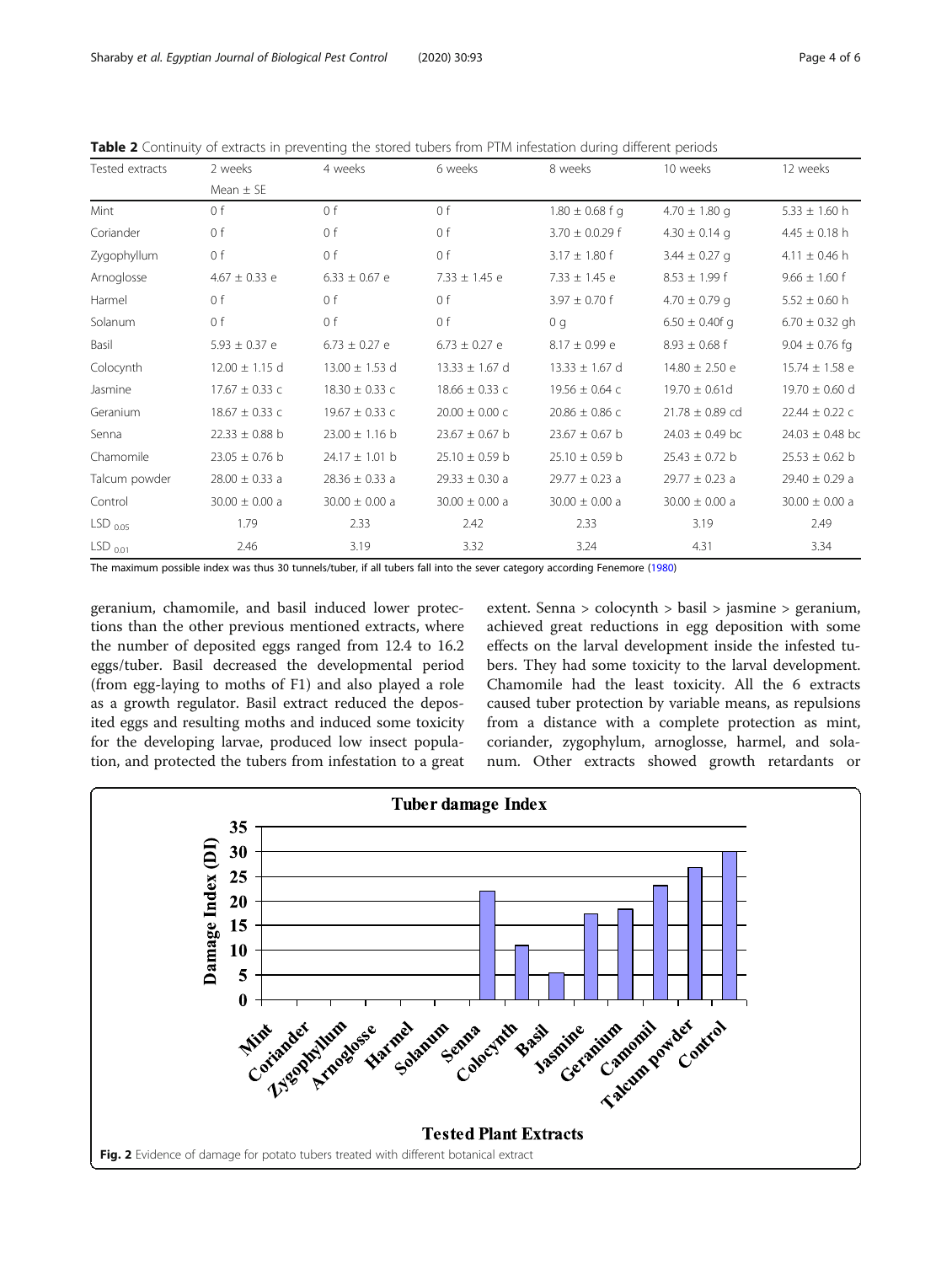toxicants with variable degrees: senna > colocynth > basil > jasmine > geranium > chamomile as indicated in Fig. [1](#page-2-0).

# Protecting stored tubers from PTM infestation

Protection for more than 3 months at significant level P < 0.01 was achieved (Table [2\)](#page-3-0). All extract treatments had not affected tuber germination. Solanum gave protection for 8 weeks, then infestation appeared at 10th week, with 6.5 eggs/tuber till 12th week, with 6.6, while mint, coriander, zygophyllum, and harmel exhibited protection for 6 weeks, then infestation increased slowly until the 12th week, with a very low infestation, reached 1.8 to 7.3% at 8th week increased to 4.11 to 9.66% at 12th week. Basil had less protection to the tubers than the previous extracts at 12th week. Its protection was 9.04 compared to 30 at the control treatments. The other reaming extracts could arranged ascendingly in their protection up to the 12th week as follows: colocynth  $15.74 <$  jasmine  $19.7 <$  geranium  $22.44 <$  senna 24.03 < chamomile 25.53 compared with the 2 control talcum powder 29.4 and untreated tubers about 30 mean number of infestation/tuber. Damage evidence of the potato tubers treated with the plant extracts showed 6 extracts that completely protected the tuber from infestation were mint, coriander, zygophyllum, arnoglosse, harmel, and solanum, followed by basil < colocynth < jasmine nearly = geranium < senna = chamomile, compared to the high infestation of both 2 control experiments, talcum powder and untreated control tubers (Fig. [2](#page-3-0)). The effect of the tested plant extracts was related to their phytochemical constituents and secondary metabolites of active ingredients extracted by 80% ethanol alcohol (riat and ohri, [2018](#page-5-0)). The present results agree with some other investigations. The presence of the basil extract played a role as repellent against the female moth, which possess olfactory and contact chemoreceptors that repelled by the odor of volatile chemicals of plants. Sharaby et al. ([2002\)](#page-5-0) speculated that plant odor acted as feeding and oviposition deterrents to a wide variety of insect pests. Recently, numerous studies indicated that many wild medicinal and ornamental plants have pesticidal properties, which show antifeedant, repellent, growth regulator effects, and toxic activities on a wide range of insect pests (Khan and Gumbs, [2003](#page-5-0); Sharaby et al. [2009](#page-5-0); Stevenson, [2014](#page-5-0), and Onu et al. [2015](#page-5-0)). Sisay and Ibrahim [\(2012\)](#page-5-0) concluded that L. camara, E. globulus, and Pyrethrum flowers can be used to protect seed potatoes from damage. Sharaby et al. ([2012](#page-5-0)) reported Allium cepa, Pelargonium graveolens, and Cymbopogon citrates oils caused great reduction in larval infestation of treated tubers. Mahmoud et al. ([2017](#page-5-0)) recorded an effect of basil leaves powder and their ethanolic extract against the 3rd larval instar of Anopheles arabiensis. Plant odor acts as feeding and oviposition deterrents to a wide variety of insect pests. It was also effective as fumigant (Koul et al. [2008\)](#page-5-0). Ethanolic extract of the tested mentioned plants induced promising effect as a protector for the potato tubers against the PTM infestation during storage period and marketing, and reduced the need for the use of chemical insecticides and its associated risks. Obtained results suggested an interesting opportunity to develop biological pesticides based on plant extracts for the control of serious lepidopteran pests during storage that may affect production and the national economy.

# Conclusion

Some plant extracts induced a complete protection of treated tubers from PTM infestation during storage. Great effects were found in development and metamorphosis of the larvae. Obtained results suggested developing new available bio-insecticides based on plant extracts that succeeded to control PTM and protect the tubers for 3–12 weeks during storage and marketing without any effect on their germination.

#### Acknowledgements

The authors are very grateful to all colleges for their valuable assist.

#### Authors' declaration

All authors declare that the manuscript has not been sent for consideration for publication or for publication anywhere else before; the manuscript is original research data.

#### Authors' contributions

ASH suggested the research idea, designed the experiments, wrote the manuscript, reviewed the data, and edited and approved the manuscript. MAG wrote the manuscript, reviewed the data, managed tables and figures, and edited and approved the manuscript. SBF made the experiments, recorded and analyzed the data, prepared the tables, assisted in writing the manuscript, and approved the manuscript.

#### Funding

The experimental work is not financially funded by any agent.

#### Availability of data and materials

All data on which abstract of the study have been drawn are presented in the main manuscript

#### Ethics approval and consent to participate

Not applicable

#### Consent for publication

Not applicable

#### Competing interests

The authors declare that they have no competing interests.

#### Author details

<sup>1</sup> Pests & Plant Protection Dept. Agricultural & Biological Researches Division, National Research Centre, Cairo, Egypt. <sup>2</sup>Biology Department, College of Science, Imam Abdel Rahman Bin Faisal University, Dammam, Kingdom of Saudi Arabia.